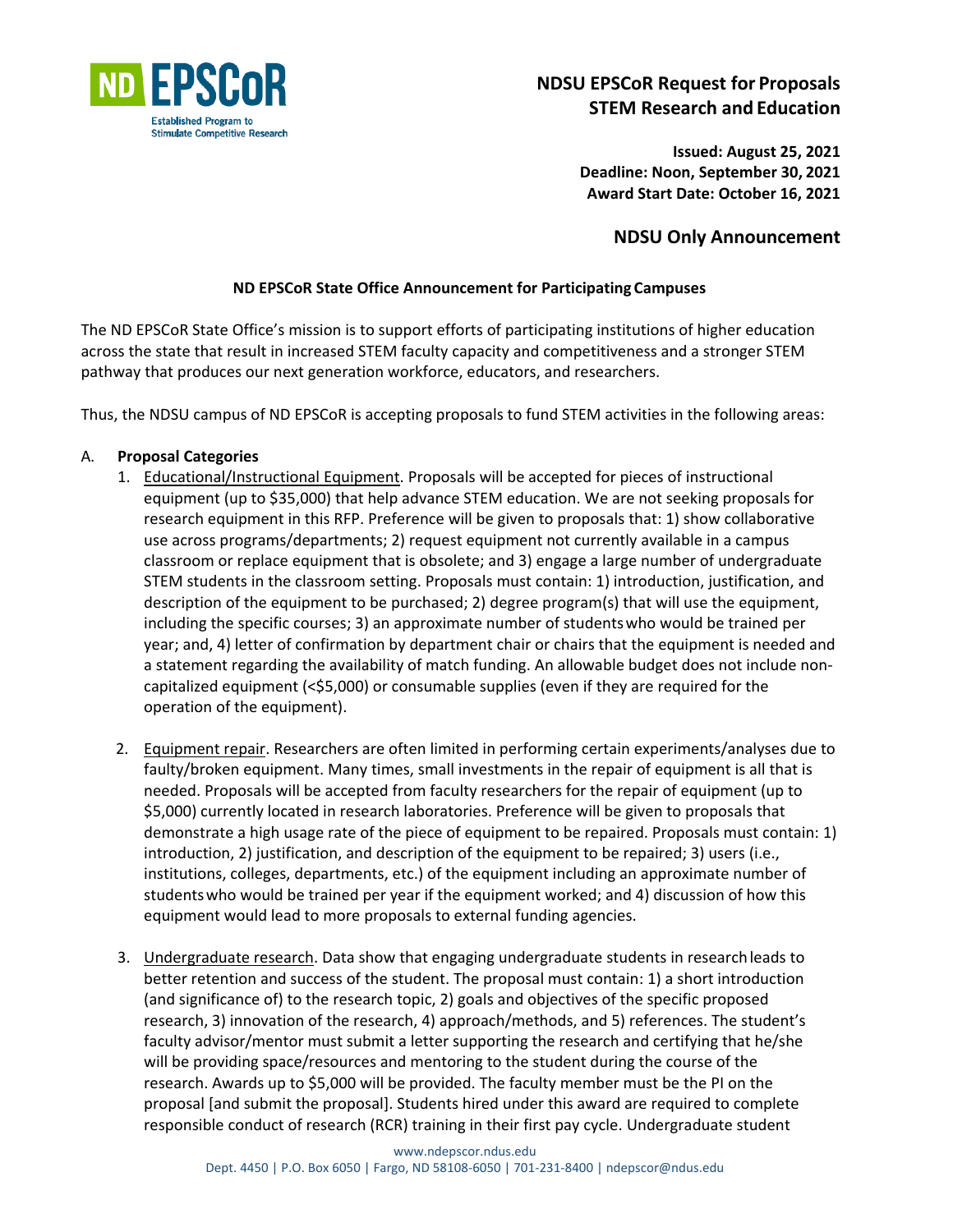must be identified to ND EPSCoR by October 1, 2020.

- 4. Seed awards for faculty to collect preliminary data for the preparation of *federal* STEM proposals. Funding will be provided to researchers for the specific purpose of gathering preliminary data needed for proposal preparation and submission to a federal agency. Funds may be used for materials and supplies, student support (undergraduate and graduate), operating services (e.g., recharge center fees), travel within North Dakota to collect samples, publishing and lab technician support. Proposals must contain: 1) an introduction and justification for the research, 2) description of the research and data to be collected, 3) the specific federal agency RFP to which a proposal will be submitted, and 4) a short biosketch (2 page) for all participating researchers. Priority will be given to collaborative, interdisciplinary teams/research. Awards of up to \$15,000 will be provided. Funding may not be used to support faculty salary (unless at a MCU, PUI, or TCU), postdocs, visiting scholars, or non-support personnel (i.e.: researchers) serving in the lab technician role. Students hired under this award are required to complete responsible conduct of research (RCR) training in their first pay cycle.
- 5. External proposal review for large, collaborative, and interdisciplinary STEM efforts. The competition for federal research dollars has grown substantially over the past decade. In addition, federal agencies are placing a significant focus on interdisciplinary, cross-cutting efforts. Funds for external peer review will be provided to large, interdisciplinary teams/efforts to help position researchers for even greater success in receiving federal awards. Proposals must contain: 1) list of researchers/affiliations; 2) title of proposal; 3) executive summary of proposal; 4) funding amount; 5) federal agency/program and proposal due date; and, 6) short biosketch (2 page) of all participating researchers. Requests must be received at least four months in advance of the proposal due date so reviewers/review entity can be arranged. Most reviews take approximately one month once the review entity receives the proposal. Awards up to \$5,000 will be made. ND EPSCoR will contract directly with the external review entity for this service.
- 6. Seed awards for faculty and students to engage K-12 in STEM outreach activities. Strengthening and broadening the STEM pipeline is a core goal of ND EPSCoR. Proposals will be accepted that focus on activities that build stronger partnerships with K-12 STEM education in the state. Of particular interest are activities that engage underrepresented/ underserved students and result in an increased awareness and interest in STEM careers. Proposals must contain: 1) introduction and justification for the activity (i.e., is it grounded in a best practice); 2) description of the activity; 3) description of the K-12 partner entity; 4) a statement whether this is a new or existing activity with this partner; 5) target audience (i.e., grade level, student demographics, etc.); 6) is this a formal or informal activity program; and 7) short biosketch (2 page) of each participating faculty. If an IRB will be needed, proof of an exemption and/or active IRB number will be needed prior to releasing funds. Awards up to \$6,000 will be made. Of particular interest will be the development of virtual/online activities. Students hired under this award are required to complete responsible conduct of research (RCR) and IRB (if required) training in their first pay cycle.
- 7. Development of online/virtual modules for STEM courses.

The COVID-19 pandemic illuminated the need to increase our online/virtual presence with respect to training STEM students in a variety of learning settings (classroom, laboratory, etc.). Students are not always able to participate in practical activities that connect practice to theory. Proposals will be accepted that focus on the development of virtual hands-on STEM classroom and laboratory experiences (up to \$6,000) to replace and/or enhance the face-to-face STEM classroom or laboratory experience. Proposals must contain: 1) introduction and justification for the activity (course title and number), 2) description of the classroom or laboratory exercise that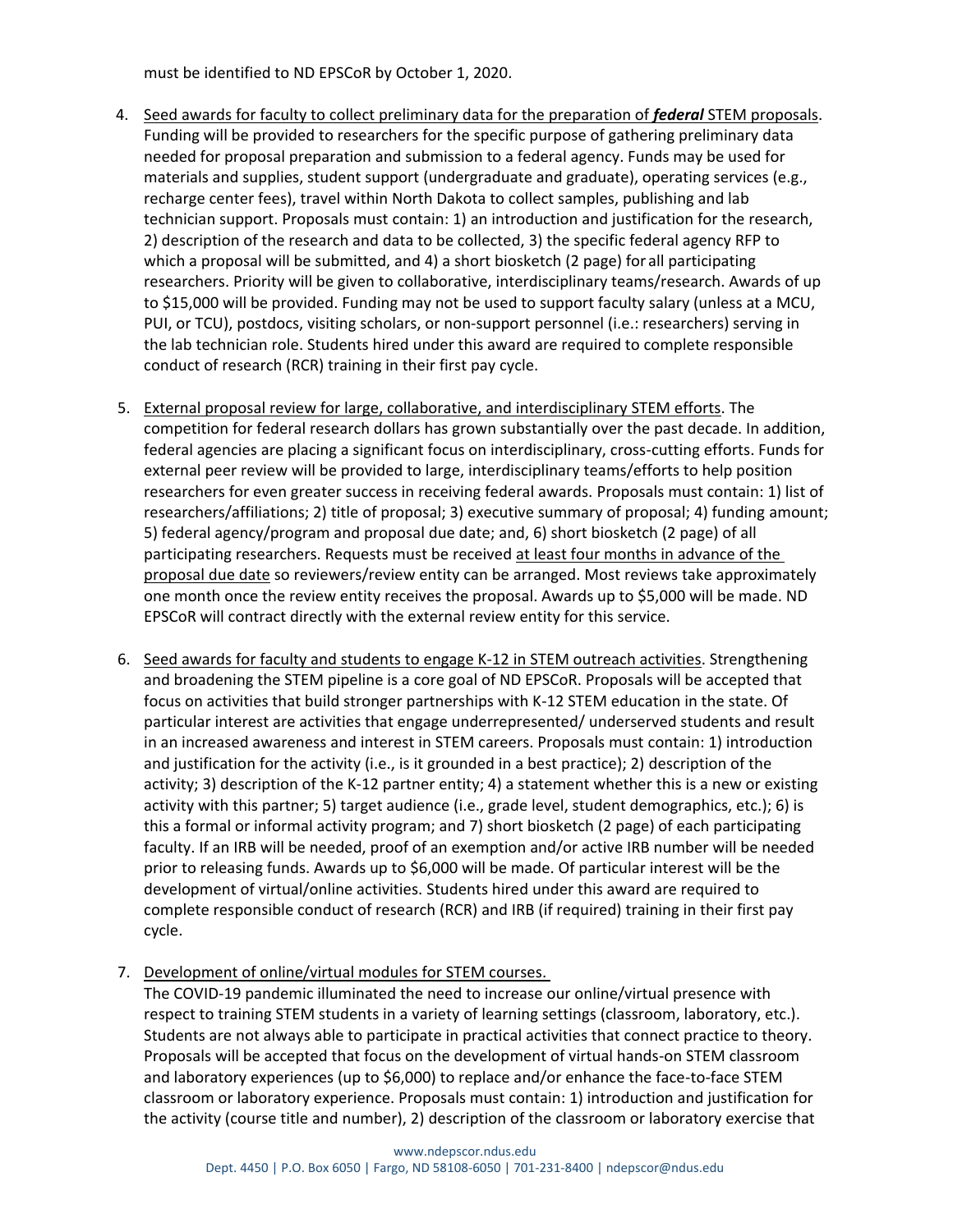will result from the award, and 3) description of the dataset that will be created and provided to students as part of the online STEM classroom or laboratory exercise (and analysis, interpretation, and reporting requirements of the students). Students hired under this award are required to complete responsible conduct of research (RCR) training in their first pay cycle.

NDSU EPSCoR is particularly interested in proposals that continue to build capacity for the online/virtual implementation of activities to better position ND for the ongoing COVID pandemic and future crises.

## 8. Seed award for community-based STEM research.

Under this category, campus PIs will engage members of ND communities that are traditionally underrepresented and underserved in STEM. These community-based participatory research (CBPR) projects must focus on STEM-based issues/needs impacting their local communities. Proposals must contain: 1) introduction and justification for the CBPR research (i.e., STEM-based community issue/need); 2) description of the CBPR research; 3) targeted community demographics; and 4) a short biosketch (2 page) of each participating faculty. If an IRB will be needed, proof of an exemption and/or active IRB number will be needed prior to releasing funds. Awards up to \$15,000 will be made. Students hired under this award are required to complete responsible conduct of research (RCR) and IRB (if required) training in their first pay cycle.

#### 9. Electronic STEM data sets.

Rapid changes in technology and faculty/researcher time constraints mean that throughout our participating institutions, STEM research data sets remain in written format or in file formats that have become obsolete. This category provides funding (up to \$5,000) to convert STEM data sets that are important to North Dakota into an electronic format; a precursor to larger data mining/manipulation efforts. Proposals must contain: 1) introduction and justification for the conversion of the STEM data set(s) to an electronic format; 2) description of the size, timespan, and current format of the STEM data set(s); 3) a statement regarding the importance of the data set; and 4) a short biosketch (2 page) of each participating faculty.

#### B. **Eligibility**

All faculty (tenure-track, tenured, professors of practice, and research professors) are eligible to apply. Applicants with overdue final reports on other current NDSU EPSCoR- or ND EPSCoR-awarded projects are not eligible to compete.

#### C. **Priority**

The intent of this funding is to build research infrastructure and capacity across the state. In addition, funding priority will be to applicants who did not receive an EPSCoR award in the same category in 2019, 2020, or 2021.

#### D. **Proposal Submission Deadline**

Proposals are due to the ND EPSCoR office no later than noon on September 30, 2021.Proposals for external review of large collaborative and interdisciplinary efforts follow the submission guideline given under section A, item #5.

NDSU EPSCoR has a limited amount of funds to disburse; thus, the submission of a proposal does not automatically guarantee funding.